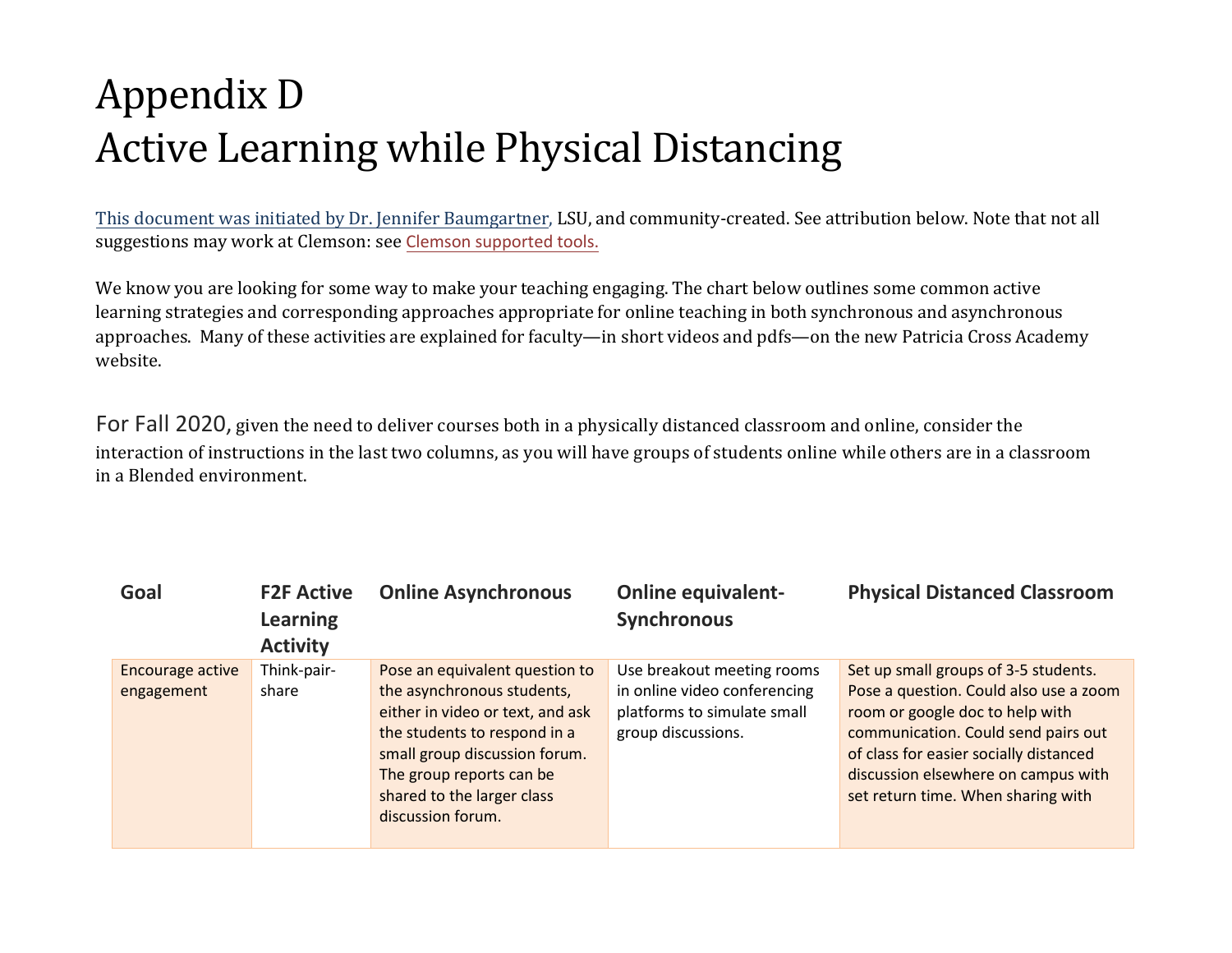|                                       |                            |                                                                                                                                                                                                                                                                                                                                                                                                                    | class, consider it practice in projecting<br>voices, so all classmates hear.                                                                                                                                                                                                                                                                                                                                                                                                                                   |
|---------------------------------------|----------------------------|--------------------------------------------------------------------------------------------------------------------------------------------------------------------------------------------------------------------------------------------------------------------------------------------------------------------------------------------------------------------------------------------------------------------|----------------------------------------------------------------------------------------------------------------------------------------------------------------------------------------------------------------------------------------------------------------------------------------------------------------------------------------------------------------------------------------------------------------------------------------------------------------------------------------------------------------|
| <b>Encourage active</b><br>engagement | Small group<br>discussions | Use breakout meeting rooms<br>in online video conferencing<br>platforms to simulate small<br>group discussions. Students<br>may also use collaborative<br>document tools (e.g., Google<br>docs) to record thoughts.<br>Give group assignments and<br>workshop formats for small<br>teams to hold online<br>brainstorm meetings and<br>create things together using<br>collaboration tools between<br>live sessions | Set up small groups of 3-5 students.<br>Pose a question. Could also use a zoom<br>room or google doc to help with<br>communication. Could make breakouts<br>a little longer and send groups out of<br>class for easier socially distanced<br>discussion elsewhere on campus with<br>set return time. Reporter may have<br>been writing report in Google doc/on<br>handheld white board, or just oral<br>report, and when reporting out<br>consider it practice in projecting voices<br>so all classmates hear. |
| <b>Encourage active</b><br>engagement | <b>Turn and Talk</b>       | Use the chat feature. Ask a<br>question and let the students<br>reply with a brief response.<br>Read them out loud to the<br>whole class. Could also use                                                                                                                                                                                                                                                           | Assign partners in the classroom that<br>can talk 6 ft apart. Alternatively,<br>students can "talk" through texts on<br>group.me or through a shared google<br>doc or slide show, when distance would                                                                                                                                                                                                                                                                                                          |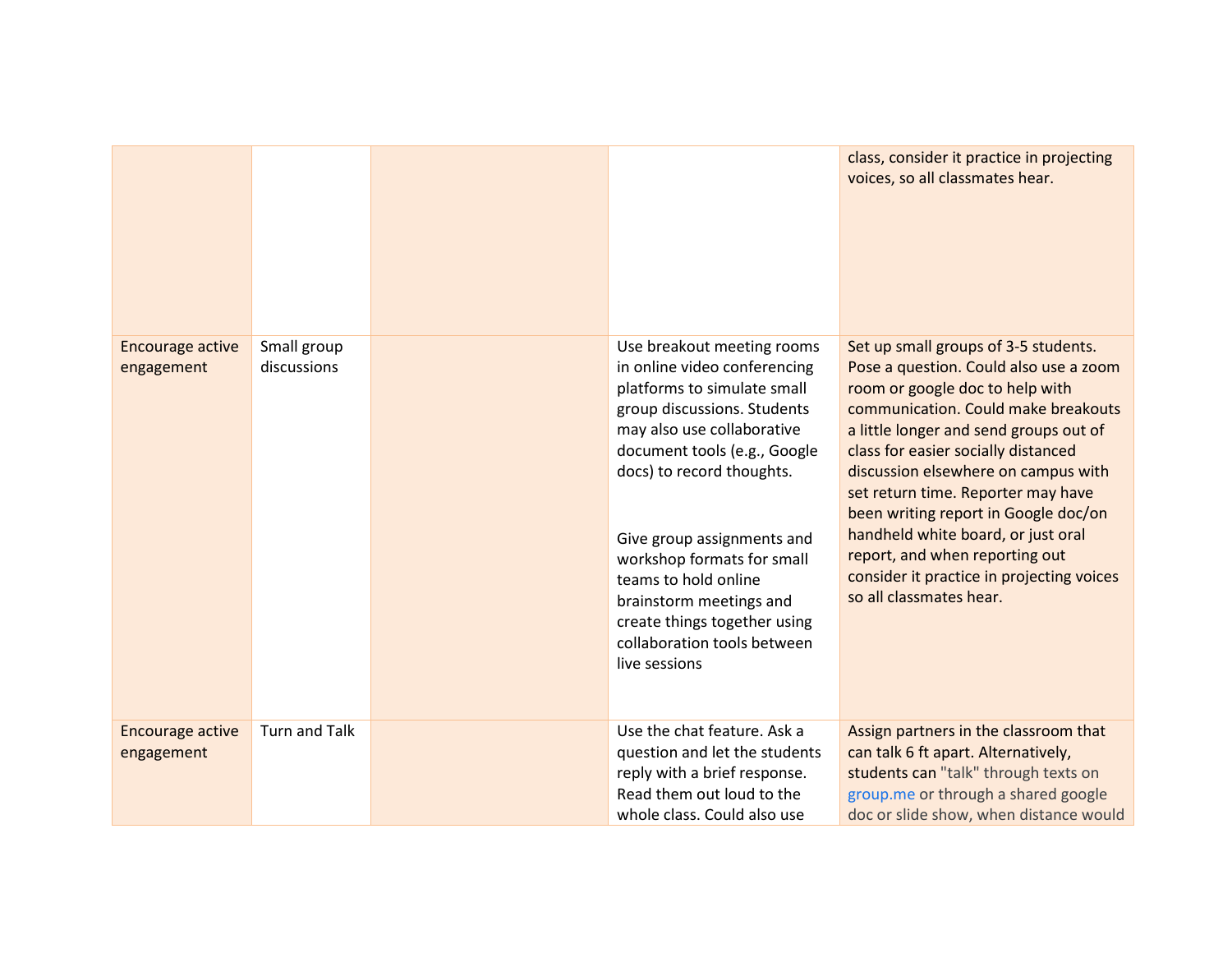|                                |                                                      |                                                                                                                                                                                                                                                  | meeting rooms with a<br>reporter to share.                                                                                                                                                                | make the volume in the room difficult<br>for some students to learn.                                                                                                                         |
|--------------------------------|------------------------------------------------------|--------------------------------------------------------------------------------------------------------------------------------------------------------------------------------------------------------------------------------------------------|-----------------------------------------------------------------------------------------------------------------------------------------------------------------------------------------------------------|----------------------------------------------------------------------------------------------------------------------------------------------------------------------------------------------|
| Engage/ Check<br>understanding | Polling                                              | Pose an equivalent question to<br>the asynchronous students,<br>either in video or text, and ask<br>the students to respond in a<br>small group discussion forum.<br>The group reports can be<br>shared to the larger class<br>discussion forum. | Use the polling feature in<br>Zoom or another online poll to<br>ask questions and show<br>responses in real-time.                                                                                         | Use an online polling feature and share<br>results with the class. Students without<br>a device can use colored cards, Plickers,<br>hands, or vertical movement to<br>indicate their choice. |
| <b>Engage students</b>         | Partial<br>Outlines/<br>PPTs provided<br>for lecture |                                                                                                                                                                                                                                                  | Create a set of class notes<br>with blanks for essential<br>information and share on the<br>LMS. Encourage students to<br>fill in the blanks during the<br>class session.                                 | Create a set of class notes with blanks<br>for essential information and share on<br>the LMS. Encourage students to fill in<br>the blanks during the class session.                          |
| <b>Engage</b>                  | Pausing in<br>lecture                                | Ask students to use digital pin<br>boards to share content and<br>have discussions                                                                                                                                                               | Break up your synchronous<br>presentation by stopping for a<br>quick activity, such as<br>responding to a question in<br>chat, completing a sentence,<br>or completing another task<br>like polling, etc. | Pause during your lecture to ask a<br>question, give a poll, or ask students to<br>identify the three things they have<br>learned so far in the class.                                       |
| <b>Engage</b>                  | Posters &<br>gallery walk                            | Assign partners and pose a<br>question, asking them to share<br>their ideas, in a Canvas                                                                                                                                                         | Use shared spaces for small<br>groups to record ideas using<br>collaborative tools such as                                                                                                                | If regulations allow, put poster boards<br>around the room. Dismiss one group of<br>students to go a single poster board                                                                     |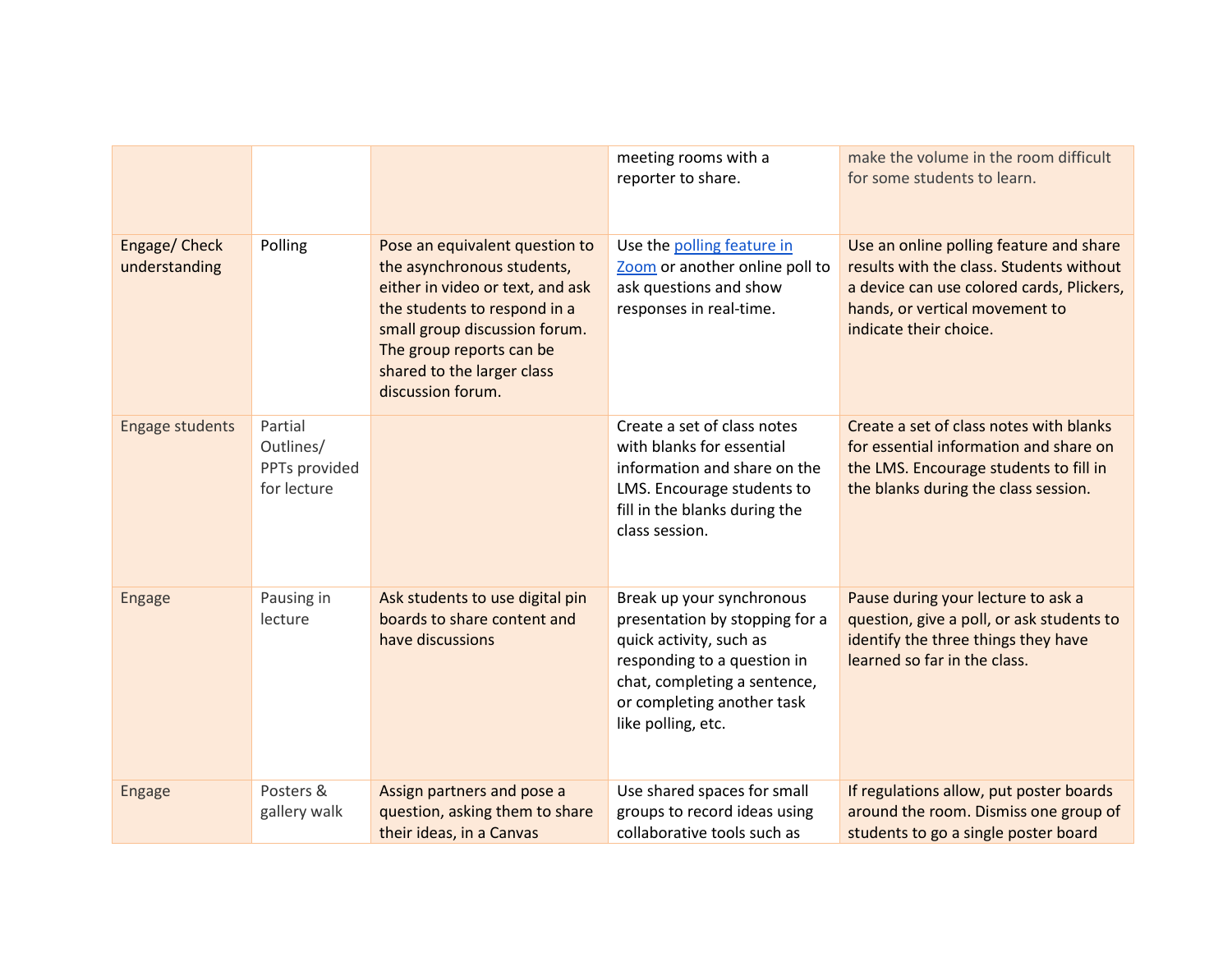|               |          | discussion forum for the pair,<br>email or other tools like flip<br>grid or marco polo.                                       | Padlet and Google<br>docs/slides/draw, and then<br>view those with the whole<br>class. Some tools could be<br>Google, etc.                                                                                                                                                                                                                                                                        | and record a response. When they<br>finish and return to their seats, dismiss<br>a second group. Continue until the<br>entire class has been able to record<br>responses. Read/review the posters<br>with the class or save and use to start<br>the following class period. This activity<br>encourages movement, individual<br>response, and can serve as an<br>assessment of students' opinions or<br>understanding (depending on the<br>questions). You may need to think<br>about options for students that are not<br>moving around the room. One option is<br>to consider using virtual poster boards. |
|---------------|----------|-------------------------------------------------------------------------------------------------------------------------------|---------------------------------------------------------------------------------------------------------------------------------------------------------------------------------------------------------------------------------------------------------------------------------------------------------------------------------------------------------------------------------------------------|--------------------------------------------------------------------------------------------------------------------------------------------------------------------------------------------------------------------------------------------------------------------------------------------------------------------------------------------------------------------------------------------------------------------------------------------------------------------------------------------------------------------------------------------------------------------------------------------------------------|
| <b>Engage</b> | Fishbowl | Use the polling feature in<br>Moodle and share out the<br>results in a class<br>announcement, email, or<br>within the module. | Students can take turns role<br>playing/miming a solution and<br>others can watch and respond<br>in chat or live discussion.<br>Encourage students to turn off<br>webcams so focus can be on<br>the student miming.<br>You could also run a<br>"pictionary" version online at<br>https://skribbl.io/<br>Skribbl allows users to join<br>private rooms, and even to<br>create a specific word bank | Students can take turns role playing or<br>miming a solution for others to<br>critique, watch, etc<br>Students in fishbowl can be remote<br>(participating in a chat, Google doc, or<br>Zoom conversation as a small group),<br>while F2F students are outside the<br>fishbowl listening, and then professor<br>leads whole class discussion among<br>listeners afterwards.                                                                                                                                                                                                                                  |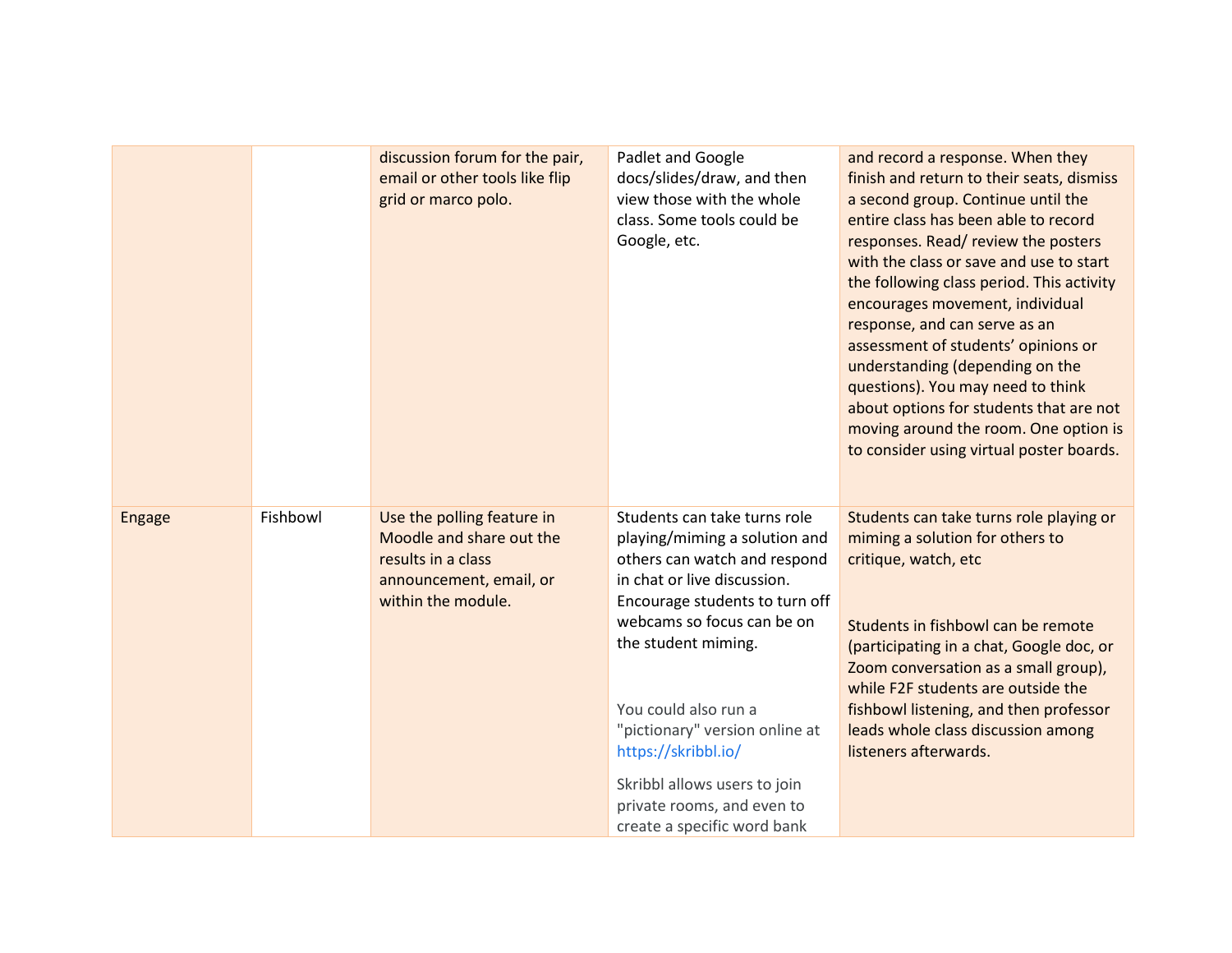|                                 |                   |                                                                                                                                                                                                                                                                 | (i.e., containing terms from<br>class).                                                                                                                                                                               |                                                                                                                                                                                                                                                                                      |
|---------------------------------|-------------------|-----------------------------------------------------------------------------------------------------------------------------------------------------------------------------------------------------------------------------------------------------------------|-----------------------------------------------------------------------------------------------------------------------------------------------------------------------------------------------------------------------|--------------------------------------------------------------------------------------------------------------------------------------------------------------------------------------------------------------------------------------------------------------------------------------|
| Monitor/assess<br>understanding | Quickwrite        | Create a set of class notes with<br>blanks for important<br>information and share on the<br>LMS. Encourage students to fill<br>in the blanks during the class<br>session. When viewing the<br>course materials, students<br>complete and annotate the<br>notes. | Pose a question or two in a<br>discussion forum and have<br>students respond. Instructors<br>may ask for some students to<br>share a selection of responses<br>or summary of their responses<br>with the whole class. | Pose a question or two and have<br>students write a response. Students<br>can turn these in at the end of class.<br>Instructors may ask for some students<br>to share a selection of responses or<br>summary of their responses with the<br>whole class.                             |
| Monitor/assess<br>understanding | Muddiest<br>point | In your recorded videos, insert<br>points for students to pause<br>and reflect on what was just<br>said, complete an activity such<br>as answer some quick<br>questions using a quiz function.                                                                  | Encourage students to identify<br>any unclear or "muddy<br>points". Muddiest points can<br>be added in the chat or on a<br>shared screen.                                                                             | Have students use post-it notes to<br>share their muddiest point and<br>instructor can discuss with the class<br>Students can share their muddiest<br>point using a online poll or anonymous<br>Google doc                                                                           |
| Reflect on<br>learning          | Four corners      | Use shared spaces for small<br>groups to record ideas using<br>collaborative tools such as<br><b>Padlet and Google</b><br>docs/slides/draw, and ask<br>students to review these ideas<br>as part of the module's<br>activities.                                 | Students have 4 colored cards.<br>These are held up to the<br>webcam when asked a<br>question to display their<br>answer. A Zoom poll could<br>also be used.                                                          | Students have 4 colored cards (or raise<br>hands or stand up/vertical movement<br>to indicate agreement). These are held<br>up when asked a question to display<br>their answer.<br>Consider doing this online in a<br>collaborative document. Can use online<br>polling technology. |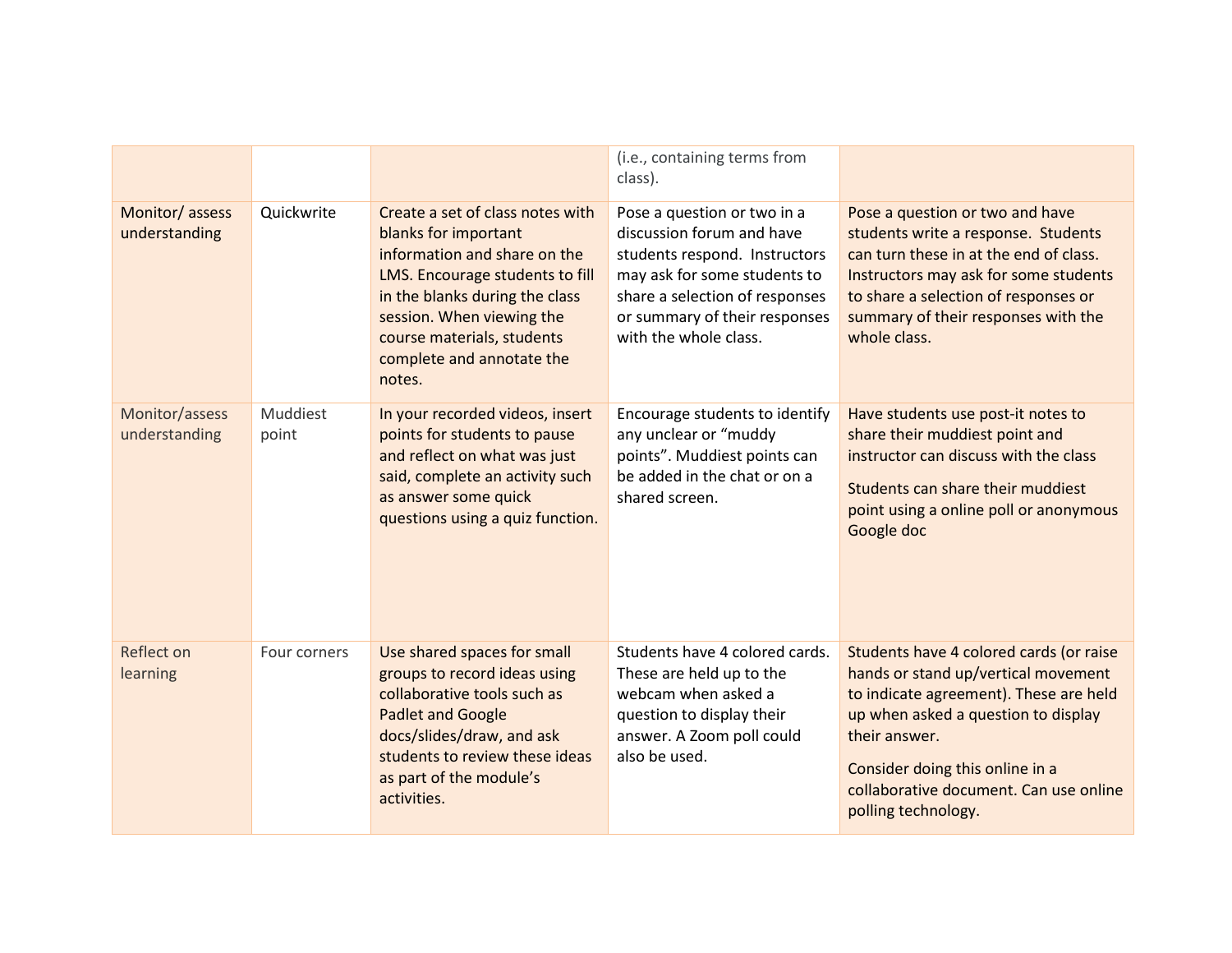| Reflect on<br>learning      | What's<br>missing? | Students can record<br>themselves with role<br>play/miming a solution and<br>others can respond in a<br>discussion forum.                                                                                   | On Zoom use slides, present a<br>list of ideas, terms, equation,<br>or rationale. Students can<br>respond with what is missing<br>using chat, poll or live<br>discussion.     | Using slides, present a list of ideas,<br>terms, equation, or rationale. Students<br>must respond with what is missing.                                                                                  |
|-----------------------------|--------------------|-------------------------------------------------------------------------------------------------------------------------------------------------------------------------------------------------------------|-------------------------------------------------------------------------------------------------------------------------------------------------------------------------------|----------------------------------------------------------------------------------------------------------------------------------------------------------------------------------------------------------|
| Reflect on<br>learning      | Aha wall           | Pose a question or two in a<br>discussion forum and have<br>students respond. Instructors<br>may follow up by sharing a<br>selection of responses or<br>summary of their responses<br>with the whole class. | In real time ask students to<br>post an "aha" in the chat and<br>use these to guide discussion<br>or future instruction.                                                      | Consider placing poster boards on the<br>wall and asking students to put their<br>ideas up using post-it notes, using<br>social distancing directions. Or, each<br>student has handheld dry-erase board. |
| Strengthen<br>understanding | Pro/con list       | Pose a question in a discussion<br>forum or other shared space or<br>submit a video chat (one tool<br>that could work is Flipgrid).                                                                         | Together create a pro/con list<br>using a collaborative google<br>document in real time or on a<br>shared screen                                                              | Generate a pro/con list using<br>collaborative documents, such as<br>Google docs.                                                                                                                        |
| Strengthen<br>understanding | Concept map        | Have students make a choice<br>using the poll feature in<br>Moodle.                                                                                                                                         | Use an online tool (such as<br>Mindmeister) to have<br>students work collaboratively<br>in real-time to add to the<br>concept map. Google Draw<br>may be a tool that would be | Use an online tool (such as<br>Mindmeister), to have students work<br>collaboratively in real-time to add to<br>the concept map.                                                                         |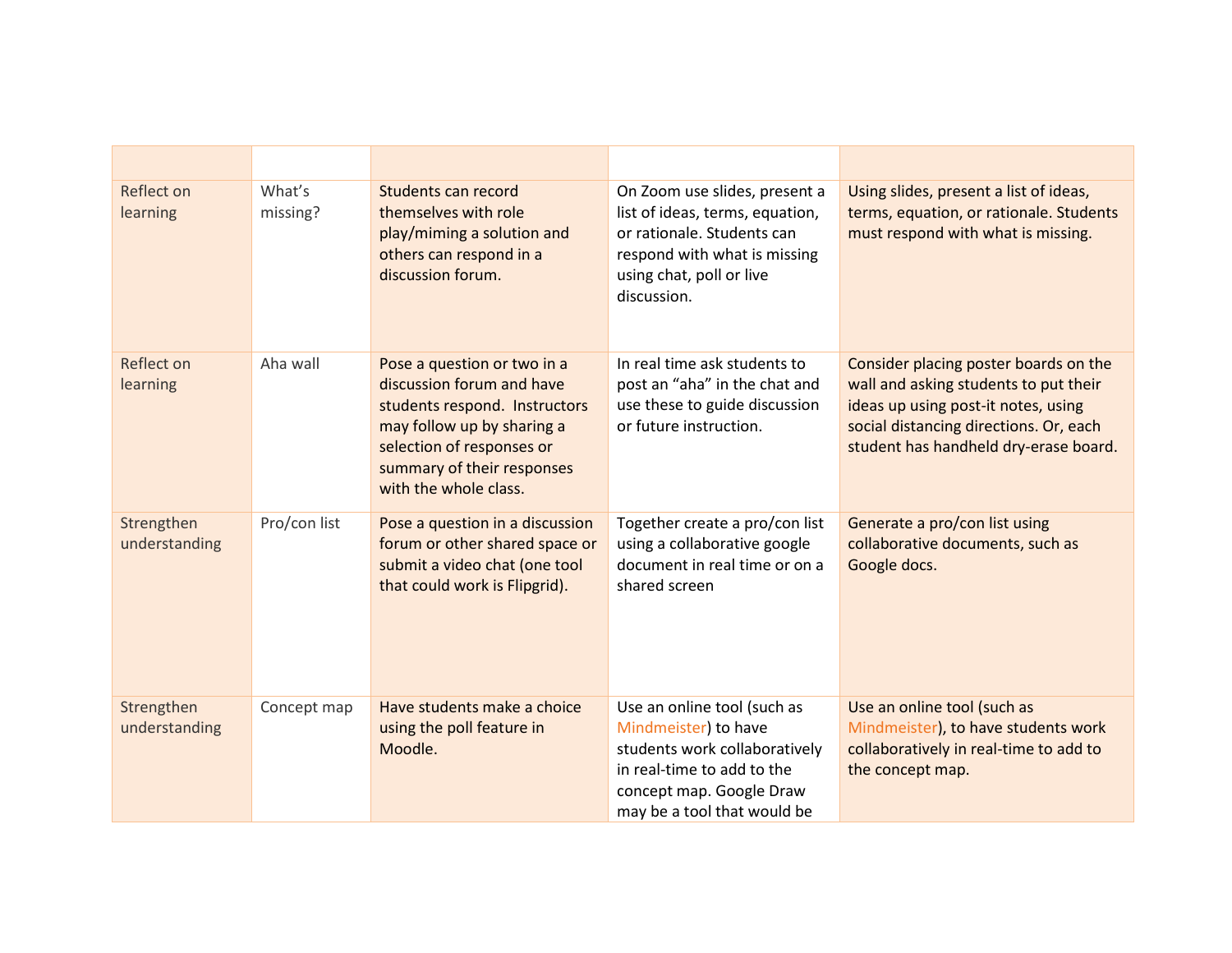|                                                                          |                            |                                                                                                                                                                                                     | useful.                                                                                                                                                                                                                 |                                                                                                                                                                                                                       |
|--------------------------------------------------------------------------|----------------------------|-----------------------------------------------------------------------------------------------------------------------------------------------------------------------------------------------------|-------------------------------------------------------------------------------------------------------------------------------------------------------------------------------------------------------------------------|-----------------------------------------------------------------------------------------------------------------------------------------------------------------------------------------------------------------------|
| Strengthen<br>understanding                                              | Visual prompt              | Using slides, present a list of<br>ideas, terms, equation or<br>rationale. Students must<br>respond in the discussion<br>forum with what is missing.<br>Can also be done using a lesson<br>or quiz. | Offer a visual prompt and ask<br>students to respond. This can<br>be done using tools like<br>Voicethread and A.nnotate                                                                                                 | Offer a visual prompt and ask students<br>to respond using poll technology.                                                                                                                                           |
| Strengthen<br>understanding                                              | Entry/Exit<br>Tickets      | Ask students to post an "aha"<br>in the discussion forum and use<br>these to guide discussion or<br>future instruction.                                                                             | At the beginning or end of a<br>class/ module, ask students to<br>respond to a question in the<br>chat or discussion forum or<br>use a polling program to ask<br>questions (in zoom or add-on).                         | At the beginning or end of a class/<br>module, ask students to respond to a<br>question. These can be turned in to the<br>instructor. Alternatively, you could use<br>a polling program to ask students<br>questions. |
| Active<br>engagement/<br>planning for<br>future learning/<br>connections | Brainstorming<br>challenge | Together create a pro/con list<br>using a collaborative google<br>document                                                                                                                          | Use the chat feature or<br>collaborative writing spaces<br>such as Google docs to<br>brainstorm ideas and review<br>in class                                                                                            | Use collaborative writing spaces to<br>brainstorm and share in real-time. This<br>can be done with some features in<br>Moodle (i.e., chat, polling), online<br>polling, or even google documents.                     |
| Active<br>Engagement                                                     | 1 Minute Quiz              | Use an online tool (such as c),<br>to have students work<br>collaboratively to add to the<br>concept map over the course<br>of a module. Google Draw may<br>be a tool that would be useful.         | Students complete a 3<br>question quiz worth 3 points<br>in the first 5 minutes of class.<br>Questions for the quiz are<br>given in the last 5 minutes of<br>the previous class. Answers<br>can be emailed or posted on | Students complete a 3 question quiz<br>worth 3 points in the first 5 minutes of<br>class. Questions for the quiz are given<br>in the last 5 minutes of the previous<br>class. Answers can be emailed or               |